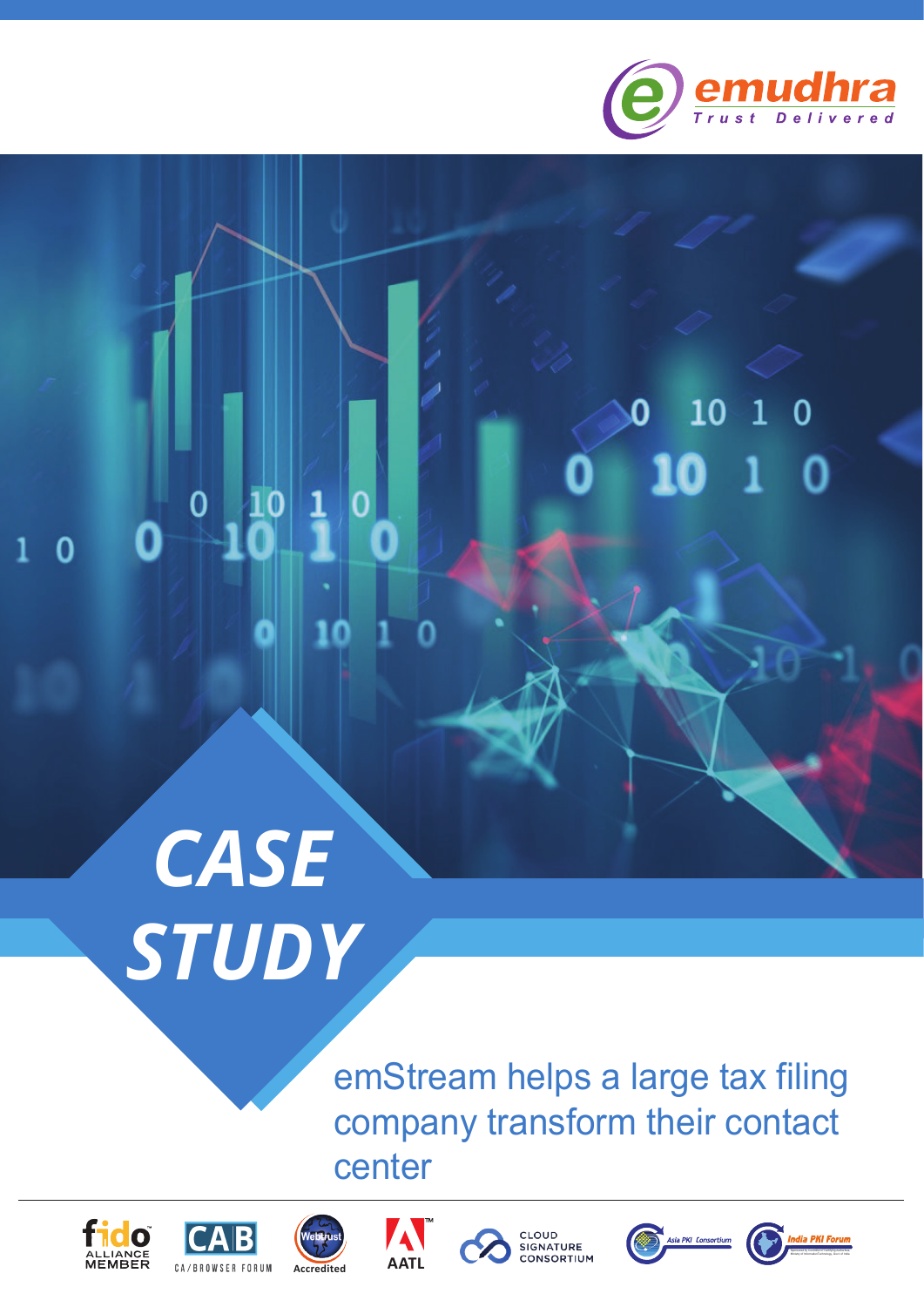

## emStream helps a large tax filing company transform their contact center

emStream helps create 360 degree view of customers from structured data, customer emails & social conversations

#### **Industry**

Internet – Online Tax Filing

#### **About the online tax filing company**

A market leader in online tax filing in India with over a million customers filing their individual tax returns through both self serve and managed filing mode

#### **Business Matters**

Online reputation management and email analysis to understand how many loyal customers are deflecting as a result of inefficient customer service

#### **Approach**

Provide emStream as an Enterprise solution for mapping customers profile and transaction, and sentiments/problems from emails sent by customers to understand deflection. Segment customers based on sentiment and loyalty and provide this information as an API for effective customer call routing based on rules built around sentiment and loyalty



#### **Background**

A market leader in online tax filing did not have meaningful analytics to capture problems that customers are facing during tax filing season when almost 70-75% of revenue are generated within 10 days of due date for filing taxes.

This resulted in some key challenges

- Customer problems not being attended to or resolved in a timely  $\overline{\phantom{a}}$ manner
- No priority for handling customers based on loyalty. Repeat  $\mathcal{L}_{\mathcal{A}}$ customers were handled the same as new customers and 70% of revenue comes from repeat customers
- Lack of granular insights about customer issues ("website errors", "payment gateway problems") because of manual work of extracting insights
- Inaccuracies in tagging sentiments to brand categories П
- Time delay in engagement with customers and brand influencers  $\blacksquare$ on social media leading to loss of reputation

#### **Business Requirement**

The agency was looking for a single product that powers ability to listen, analyse and communicate on a single platform. The key capabilities expected were

Ability to collect any brand mention across the web and customer conversations from emails

- Use semantics and natural language processing to auto tag  $\blacksquare$ sentiments, intents to appropriate categories for effective trend analysis
- Engagement on Twitter, Facebook based on conversation workflows using sentimentsnot being attended to or resolved in a timely manner
- Map sentiments of customers to their loyalty to get a 360 degree view of customers for preventing customer deflection.

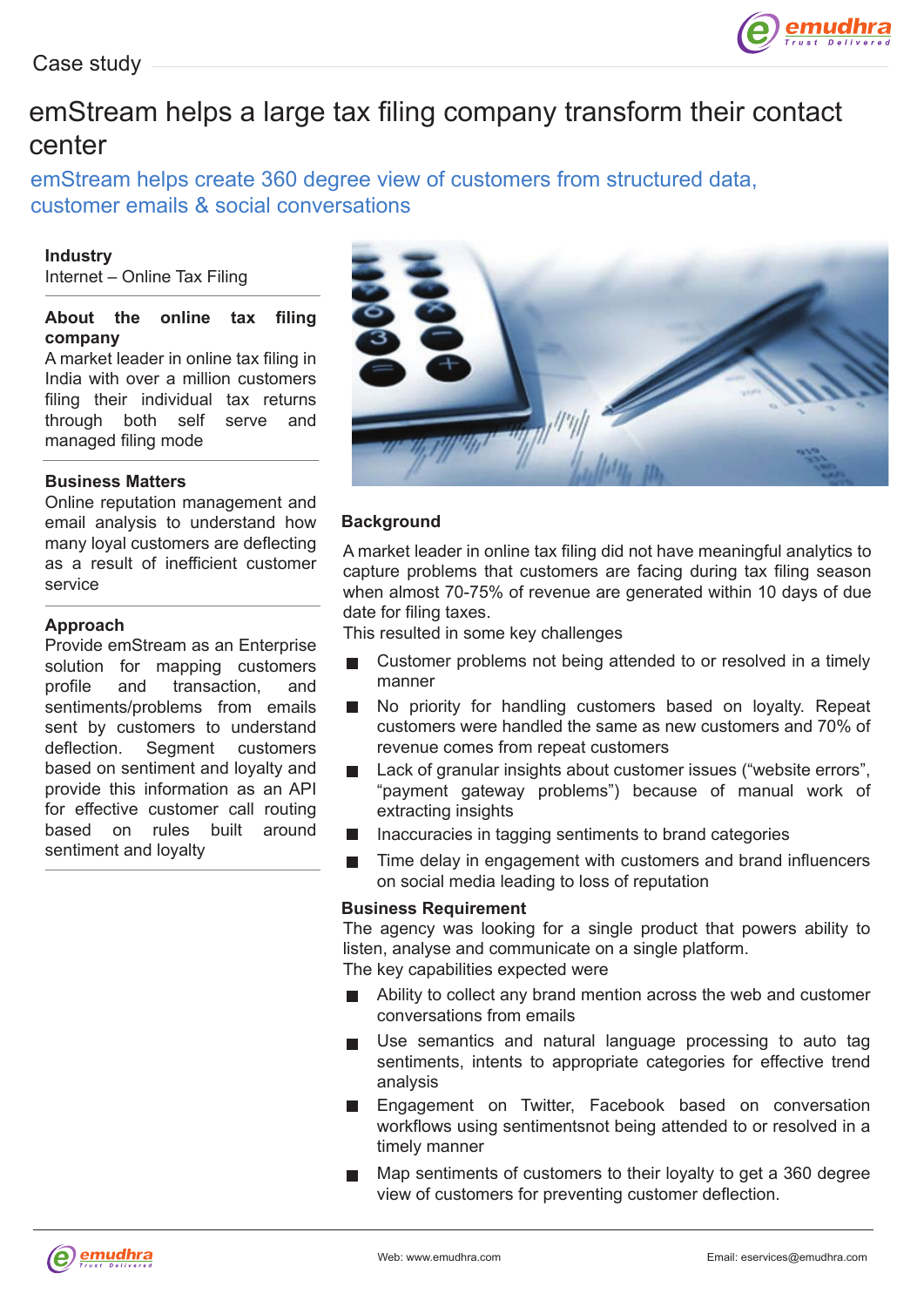

**Technology Platforms Used Languages** : JAVA

**Visualization**: D3.

**Machine Learning**: R, Natural Language Processing (proprietary)

**Social Connectors**: Twitter, Facebook, Tumblr, Reddit, Blogs, Boards, Forums, Custom URL's, Emails (IMAP)

#### **Benefits**

- ▶ 30% improvement in bottom-line and strong Customer Satisfaction scores as a result of intelligent<br>routing of calls based on routing of calls based on sentiments of the customer
- ▶ 3x improvement in Turn Around times as a result of adequate planning and proactive resolution of top issues faced by customers as identified by emStream



#### **Solution**

emStream was used to plug into the customer's email and chat systems and scan social media for customer conversations around the brand.

This data was combined with customer profile and transaction data. With this, a 360 degree view of the customer was created to derive customer's life time value, demographics (gender, income group, and social profile), # of emails the customer has sent with sentiments, top service issues faced by the customer.

This intelligence was fed back to the company's CRM systems.

This helped the company route calls and put adequate number of right agents that have the necessary knowledge to handle calls based on customer intelligence and behavior.

The company also sent tailored messages to customers based on sentiments and categories to inform them of their processing status which led to drastic reduction in calls to the contact centre.

#### **The solutions provides following broad feature sets -**

#### **Listen:**

■ Configure Data Sources including Social and Internal data using keywords and crawlers for custom URL's

#### **Analyze:**

- Derive share of voice, extract sentiments, intents and problems on a real time basis and auto tag them to categories using taxonomies and word clouds.
- Conduct geo-spatial analytics for location based sentiments
- Extract critical links from conversations to see competition and other associated mentions of brands, people etc
- Create 360 degree view of customers using social profile extracted from Facebook, Twitter based on email ID
- Build and run predictive models on customer data

#### **Engage:**

- Create conversation workflows based on various filters to respond on a real time basis.
- Respond directly on Twitter and Facebook from the product itself
- Send emails to CRM system for issues that pertain to customer care